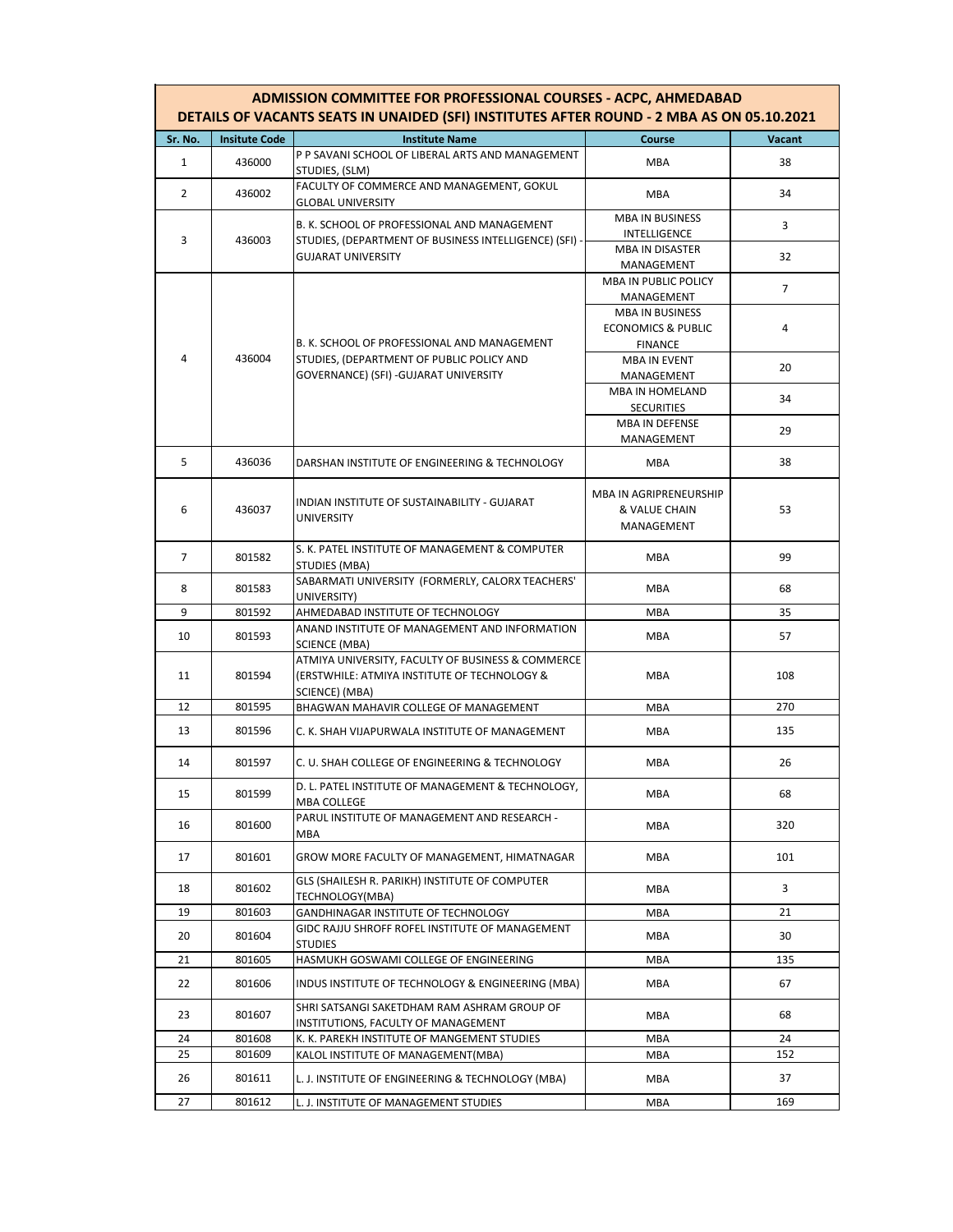| DETAILS OF VACANTS SEATS IN UNAIDED (SFI) INSTITUTES AFTER ROUND - 2 MBA AS ON 05.10.2021 |                      |                                                                |                           |           |  |
|-------------------------------------------------------------------------------------------|----------------------|----------------------------------------------------------------|---------------------------|-----------|--|
| Sr. No.                                                                                   | <b>Insitute Code</b> | <b>Institute Name</b>                                          | Course                    | Vacant    |  |
| 28                                                                                        | 801613               | L. J. INSTITUTE OF COMPUTER APPLICATIONS (MBA)                 | MBA                       | 37        |  |
| 29                                                                                        | 801615               | LEELABEN DASHRATHBHAI RAMDAS PATEL (LDRP)                      | MBA                       | 68        |  |
|                                                                                           |                      | INSTITUTE OF TECHNOLOGY AND RESEARCH (MBA)                     |                           |           |  |
|                                                                                           |                      | MARWADI EDUCATION FOUNDATION'S GROUP OF                        |                           |           |  |
| 30                                                                                        | 801616               | INSTITUTIONS, FACULTY OF MANAGEMENT, RAJKOT                    | <b>MBA</b>                | 247       |  |
|                                                                                           |                      | (AFFILIATED WITH GTU)                                          |                           |           |  |
| 31                                                                                        | 801617               | N. R. INSTITUTE OF BUSINESS MANAGEMENT (GLS-MBA)               | <b>MBA</b>                | 43        |  |
|                                                                                           |                      | (GLS UNIVERSITY) (OLD NAME NAVANITLAL RANCHHODLAL              | <b>MBA IN FINANCE</b>     | 23        |  |
| 32                                                                                        | 801618               | N. R. VEKARIA INSTITUTE OF BUSINESS MANAGEMENT                 | MBA                       | 67        |  |
|                                                                                           |                      | <b>STUDIES</b>                                                 |                           |           |  |
| 33                                                                                        | 801619               | NARMADA COLLEGE OF MANAGEMENT                                  | <b>MBA</b>                | 43        |  |
| 34                                                                                        | 801620               | NOBLE GROUP OF INSTITUTIONS, JUNAGADH                          | <b>MBA</b>                | 67        |  |
| 35                                                                                        | 801621               | PARUL INSTITUTE OF ENGINEERING & TECHNOLOGY - MBA              | MBA                       | 334       |  |
|                                                                                           |                      |                                                                |                           |           |  |
| 36                                                                                        | 801622               | RK UNIVERSITY SCHOOL OF MANAGEMENT                             | <b>MBA</b>                | 75        |  |
| 37                                                                                        | 801623               | R. B. INSTITUTE OF MANAGEMENT STUDIES (MBA)                    | <b>MBA</b>                | 202       |  |
| 38                                                                                        | 801624               | S.V. INSTITUTE OF MANAGEMENT, KADI                             | MBA                       | 117       |  |
| 39                                                                                        | 801625               | S. R. LUTHRA INSTITUTE OF MANAGEMENT                           | <b>MBA</b>                | 113       |  |
|                                                                                           |                      | SARDAR PATEL COLLEGE OF ADMINISTRATION &                       |                           |           |  |
| 40                                                                                        | 801627               | MANAGEMENT                                                     | MBA                       | 156       |  |
|                                                                                           |                      | SHREE H. N. SHUKLA COLLEGE OF MANAGEMENT STUDIES,              |                           |           |  |
| 41                                                                                        | 801628               | <b>RAJKOT</b>                                                  | MBA                       | 135       |  |
|                                                                                           |                      | SMT. SHANTABEN HARIBHAI GAJERA MBA MAHILA                      |                           |           |  |
| 42                                                                                        | 801629               | <b>COLLEGE AMRELI</b>                                          | MBA                       | 38        |  |
| 43                                                                                        | 801630               | SHRI SAMANVAY INSTITUTE OF MBA                                 | <b>MBA</b>                | 67        |  |
| 44                                                                                        | 801631               | GEETANJALI INSTITUTE OF MANAGEMENT STUDIES                     | MBA                       | 37        |  |
|                                                                                           |                      | CHIMANBHAI PATEL INSTITUTE OF MANAGEMENT &                     |                           |           |  |
| 45                                                                                        | 801632               | <b>RESEARCH</b>                                                | MBA                       | 174       |  |
|                                                                                           |                      | SHRI JAIRAMBHAI PATEL INSTITUTE OF BUSINESS                    |                           |           |  |
| 46                                                                                        |                      | MANAGEMENT AND COMPUTER APPLICATIONS -                         | MBA                       | 98        |  |
|                                                                                           | 801633               | TECHNICAL CAMPUS                                               |                           |           |  |
|                                                                                           |                      | SHRI JAYSUKHLAL VADHAR INSTITUTE OF MANAGEMENT                 |                           | 117<br>67 |  |
| 47                                                                                        | 801634               | STUDIES (JVIMS MBA) COLLEGE                                    | MBA                       |           |  |
|                                                                                           |                      | SHRI M H KADAKIA INSTITUTE OF MANAGEMENT AND                   |                           |           |  |
| 48                                                                                        | 801635               |                                                                | MBA                       |           |  |
|                                                                                           | 801636               | <b>COMPUTER STUDIES</b><br>SUNSHINE EDUCATIONAL TRUST GROUP OF | MBA                       | 135       |  |
| 49                                                                                        |                      |                                                                |                           |           |  |
|                                                                                           |                      | INSTITUTIONS(MBA)                                              |                           |           |  |
| 50                                                                                        | 801637               | SHRIMAD RAJCHANDRA INSTITUTE OF MANAGEMENT AND                 | MBA                       | 201       |  |
|                                                                                           |                      | <b>COMPUTER APPLICATION (MBA)</b>                              |                           |           |  |
| 51                                                                                        | 801638               | SIGMA INSTITUTE OF ENGINEERING                                 | MBA                       | 79        |  |
|                                                                                           |                      | 801639<br>SOM-LALIT INSTITUTE OF MANAGAEMENT STUDIES (SLIMS)   | MBA                       | 129       |  |
|                                                                                           |                      |                                                                | MBA IN FINANCE            | 60        |  |
| 52                                                                                        |                      |                                                                | MANAGEMENT                |           |  |
|                                                                                           |                      |                                                                | <b>MBA IN INFORMATION</b> | 31        |  |
|                                                                                           |                      |                                                                | <b>TECHNOLOGY</b>         |           |  |
| 53                                                                                        | 801640               | SRK INSTITUTE OF MANAGEMENT AND COMPUTER                       | MBA                       | 49        |  |
|                                                                                           |                      | <b>EDUCATION</b>                                               |                           |           |  |
| 54                                                                                        | 801641               | CHRIST INSTITUTE OF MANAGEMENT RAJKOT                          | MBA                       | 51        |  |
| 55                                                                                        | 801644               | NARAN LALA SCHOOL OF INDUSTRIAL MANAGEMENT &                   | MBA                       | 22        |  |
|                                                                                           |                      | <b>COMPUTER SCIENCE</b>                                        |                           |           |  |
| 56                                                                                        | 801645               | PARAM INSTITUTE OF MANAGEMENT & RESEARCH                       | <b>MBA</b>                | 101       |  |
| 57                                                                                        | 801646               | PATEL GROUP OF INSTITUTION (MBA)                               | MBA                       | 135       |  |
| 58                                                                                        | 801647               | R. H. PATEL INSTITUTE OF MANAGEMENT                            | MBA                       | 135       |  |
| 59                                                                                        | 801649               | S. S. AGRAWAL INSTITUTE OF MANAGMENT &                         |                           | 37        |  |
|                                                                                           |                      | TECHNOLOGY (MBA)                                               | MBA                       |           |  |
| 60                                                                                        | 801650               | SAL INSTITUTE OF MANAGEMENT                                    | MBA                       | 166       |  |
|                                                                                           |                      | SHREE SWAMINARAYAN INSTITUTE OF MANAGEMENT &                   |                           |           |  |
| 61                                                                                        | 801651               | I.T.                                                           | MBA                       | 37        |  |
|                                                                                           |                      | THE MANDVI EDUCATION SOCIETY INSTITUTE OF BUSINESS             |                           |           |  |
| 62                                                                                        | 801652               | MANAGEMENT AND COMPUTER STUDIES                                | MBA                       | 51        |  |
|                                                                                           |                      |                                                                |                           |           |  |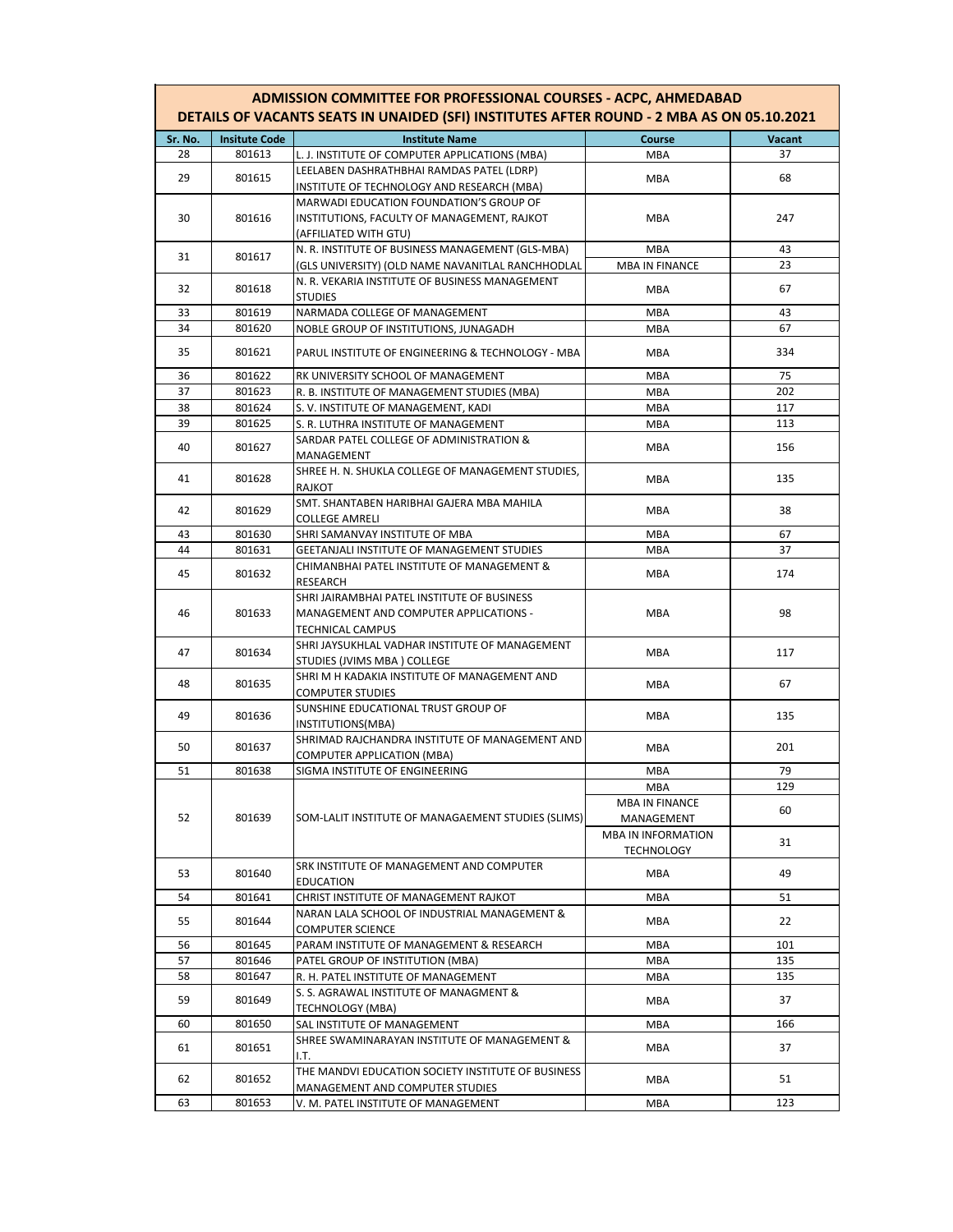| <b>ADMISSION COMMITTEE FOR PROFESSIONAL COURSES - ACPC, AHMEDABAD</b><br>DETAILS OF VACANTS SEATS IN UNAIDED (SFI) INSTITUTES AFTER ROUND - 2 MBA AS ON 05.10.2021 |                      |                                                                                                                                                                                                |                                         |        |
|--------------------------------------------------------------------------------------------------------------------------------------------------------------------|----------------------|------------------------------------------------------------------------------------------------------------------------------------------------------------------------------------------------|-----------------------------------------|--------|
| Sr. No.                                                                                                                                                            | <b>Insitute Code</b> | <b>Institute Name</b>                                                                                                                                                                          | Course                                  | Vacant |
| 64                                                                                                                                                                 | 801654               | NARANDAS JETHALAL SONECHA MANAGEMENT AND<br>TECHNICAL INSTITUTE (MBA)                                                                                                                          | <b>MBA</b>                              | 67     |
| 65                                                                                                                                                                 | 801655               | SHAYONA INSTITUTE OF BUSINESS MANAGEMENT                                                                                                                                                       | <b>MBA</b>                              | 73     |
| 66                                                                                                                                                                 | 801656               | ITM SCHOOL OF BUSINESS (CONSTITUENT INSTITUTE OF<br>ITM(SLS) BARODA UNIVERSITY, VADODARA)                                                                                                      | <b>MBA</b>                              | 72     |
| 67                                                                                                                                                                 | 801659               | MARWADI EDUCATION FOUNDATION'S GROUP OF<br>INSTITUTIONS, FACULTY OF BUSINESS MANAGEMENT,<br>RAJKOT                                                                                             | <b>MBA</b>                              | 161    |
| 68                                                                                                                                                                 | 801660               | SHIVAM INSTITUTE OF MANAGEMENT                                                                                                                                                                 | <b>MBA</b>                              | 40     |
| 69                                                                                                                                                                 | 801661               | TOLANI MOTWANE INSTITUTE OF MANAGEMENT STUDIES                                                                                                                                                 | <b>MBA</b>                              | 27     |
| 70                                                                                                                                                                 | 801662               | SWAMI SAHAJANAND SCHOOL OF MANAGEMENT,<br>BHAVNAGAR                                                                                                                                            | <b>MBA</b>                              | 135    |
| 71                                                                                                                                                                 | 801663               | METAS ADVENTIST COLLEGE                                                                                                                                                                        | <b>MBA</b>                              | 33     |
| 72                                                                                                                                                                 | 801664               | NARAYANA BUSINESS SCHOOL                                                                                                                                                                       | MBA                                     | 83     |
| 73                                                                                                                                                                 | 801665               | INDUS INSTITUTE OF MANAGEMENT STUDIES                                                                                                                                                          | <b>MBA</b>                              | 67     |
| 74                                                                                                                                                                 | 801666               | KRISHNA SCHOOL OF EMERGING TECHNOLOGY & APPLIED<br>RESEARCH (FORMERLY KNOWN AS BABARIA INSTITUTE OF<br>TECHNOLOGY)                                                                             | <b>MBA</b>                              | 36     |
| 75                                                                                                                                                                 | 801667               | DR. V. R. GODHANIYA COLLEGE OF ENGINEERING AND<br><b>TECHNOLOGY</b>                                                                                                                            | <b>MBA</b>                              | 67     |
| 76                                                                                                                                                                 | 801670               | VIDHYABHARTI TRUST COLLEGE OF MASTER IN COMPUTER<br><b>APPLICATION (MBA)</b>                                                                                                                   | <b>MBA</b>                              | 31     |
| 77                                                                                                                                                                 | 801672               | SILVER OAK COLLEGE OF MANAGEMENT                                                                                                                                                               | <b>MBA</b>                              | 447    |
| 78                                                                                                                                                                 | 801673               | SCHOOL OF MARITIME MANAGEMENT (MBA IN SHIPPING<br>AND LOGISTICS)                                                                                                                               | MBA IN SHIPPING AND<br><b>LOGISTICS</b> | 36     |
| 79                                                                                                                                                                 | 801674               | SANKALCHAND PATEL COLLEGE OF ENGINEERING (<br>DEPARTMENT OF BUSINESS MANAGEMENT)                                                                                                               | <b>MBA IN PUBLIC</b><br>ADMINISTRATION  | 34     |
|                                                                                                                                                                    |                      |                                                                                                                                                                                                | <b>MBA</b>                              | 169    |
| 80                                                                                                                                                                 | 801677               | DEPARTMENT OF BUSINESS ADMINISTRATION, FACULTY<br>OF MANAGEMENT, BHAVNAGAR UNIVERSITY (SFI)                                                                                                    | <b>MBA</b>                              | 32     |
| 81                                                                                                                                                                 | 801679               | CENTRE FOR MANAGEMENT STUDIES, DHARMSINH DESAI<br>UNIVERSITY, NADIAD (SFI)                                                                                                                     | <b>MBA</b>                              | 19     |
| 82                                                                                                                                                                 | 801686               | POST GRADUATE DEPARTMENT OF BUSINESS<br>MANAGEMENT, SARDAR PATEL UNIVERSITY( FORMERLY<br>KNOWN AS: G. H. PATEL POSTGRADUATE INSTITUTE OF<br>BUSINESS MANAGEMENT SARDAR PATEL UNIVERSITY (SFI)) | <b>MBA</b>                              | 5      |
| 83                                                                                                                                                                 | 801688               | SMT. R. D. GARDI DEPARTMENT OF BUSINESS<br>MANAGEMENT (SFI) - SAURASTRA UNIVERSITY                                                                                                             | <b>MBA</b>                              | 34     |
| 84                                                                                                                                                                 | 801690               | DEPARTMENT OF BUSINESS AND INDUSTRIAL<br>MANAGEMENT, VEER NARMAD SOUTH GUJARAT<br>UNIVERSITY (SFI)                                                                                             | <b>MBA</b>                              | 58     |
| 85                                                                                                                                                                 | 801691               | INDUKAKA IPCOWALA INSTITUTE OF MANAGEMENT                                                                                                                                                      | <b>MBA</b>                              | 75     |